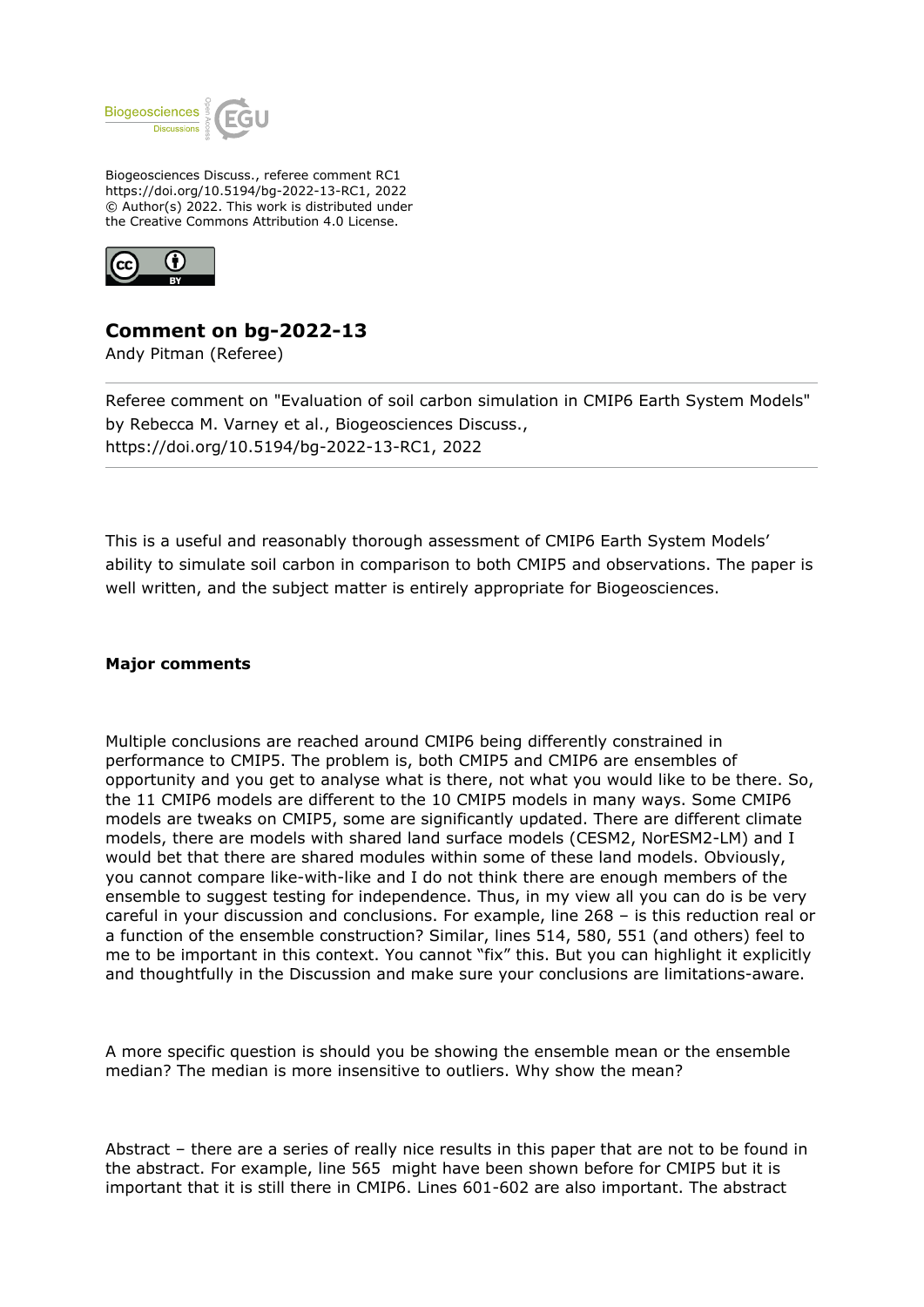basically says CMIP6 is an improvement – but hidden later are some really important conclusions that hint that this improvement might be related to the ensemble or at least "improvements, but for the wrong physical reasons". I think your paper will have much more impact if some of the important findings are reflected in the abstract.

Line 154 you use *mrsos*. I understand why. This is soil moisture over 10 cm. You use this with 1m soil carbon. At the very least you need to discuss whether this is important to your analysis in a "caveat" section in the Discussion. In effect, you are using a high frequency soil moisture (I accept primarily for patterns) which probably reflects high frequency rainfall more than anything else. I am not proposing you change it, but the implications of this needs to be explained and discussed. Your observed soil moisture is also over a shallow depth I suspect (line 220). Does this matter – perhaps not because mostly you only consider patterns but I was less sure when you look at the constraints later.

Line 591 and whole paragraph. There is an issue hidden in here that might be worth discussing which I think was picked up in papers by Jeff Exbryat. Relations with temperature are anchored in reality – and are relatively easy. A land model should simulate a temperature that reflects observations. In contrast, soil moisture is far more complex and most land models achieve a value of soil moisture that reflects the value that is needed to constrain evaporation. There is, of course, much more to it than this, but soil moisture can vary a lot between land models, while all those land models simulate similar drainage and evaporation. This means that when looking at correlations between ts and theta, the theta is not necessarily translatable across models. So, I think there is much more to it that you hint at in this paragraph and it might be worth teasing that out a little. Specifically, the statement "is likely to be due to key soil processes not being represented" might be true but is not very insightful … and it might be more to do with the relationships between existing ley soil processes not being blended well.

Finally, I liked your conclusions, but I would like to test a couple of them. Are you *sure* about Conclusions 1 and 2. I mean, are you sure you can conclude this despite the uncertainties associated with the ensemble design, the observed data and so on.

I am therefore going to recommend major revisions but with the note that they are not "major" in the sense that a lot of work needs to be done but I do suggest that resolving 1-5 would substantially improve the paper. I would suggest:

- Add a caveats section to the discussion and focus on the major limitations of your study.
- Check your conclusions and see if there are any minor edits you might want to make given the caveats
- Check over the paper and remove anything that is superfluous (see below)
- Check each section to ensure that the narrative flows.
- Make sure the reader knows the supplementary figures exist more obviously.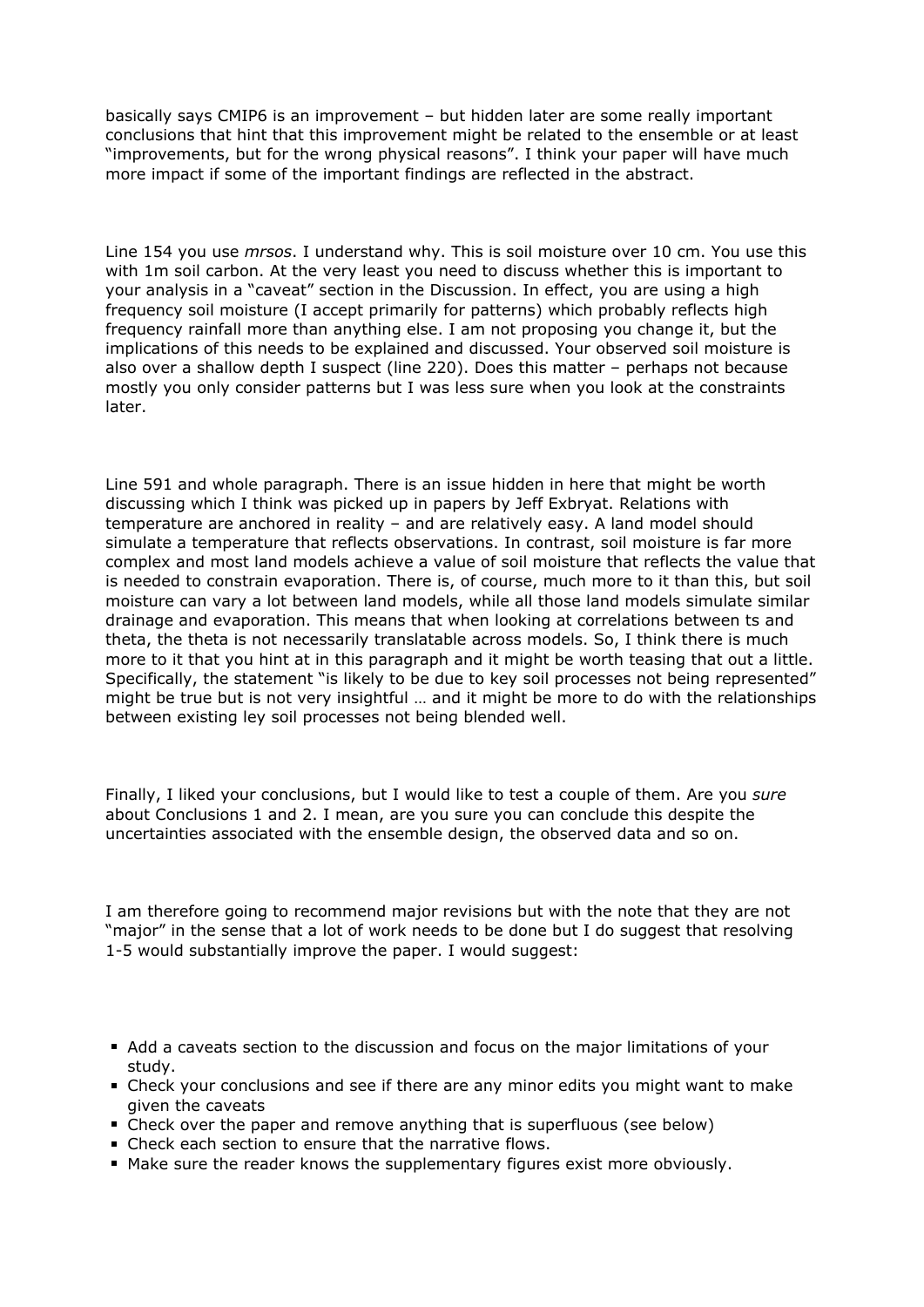## **Minor comments and pedantry**

Line 12 – is this statement right - that there is 2-3 times the amount of carbon in the soil cf. the atmosphere. I would have guessed its closer to an order of magnitude. Roughly 600 Pg C in the atmosphere, 550 in vegetation, 1500 in soils and 1700 in permafrost. Please check.

Your paragraph structure needs some attention. Line 16 starts with real world carbon storage. Half way through you switch to Earth System Models. Similar issues in section 2.3.1. You do this a lot. It makes the narrative disjointed throughout and harder to follow than it should be. A significant re-write is really required focussed on the section structure.

Line 22 – How do you know that the most up to date ESMs make up CMIP6? It is an ensemble of opportunity and not everyone who can participated in CMIP6.

Line 22 – "ensemble known as CMIP6" is mis-stated. The CMIP6 ensemble is far broader than ESMs. Just be careful with the precision of the language.

Line 25 – further to pedantic comments, it is not true that the carbon cycle is fundamental to obtaining accurate future projections. It is, of course, true on long timescales, but it is not true of projections to 2050. Again, be precise in the language and the timescales you are talking about.

Line 45 This paragraph is very confusing. It is trying to signpost what comes but fails to do that. You can just delete it as anyone reading this who cannot find your results needs help.

Line 60 – I am not certain the detail in this paragraph really helps the reader. I mean, I am not sure … consider the value and whether its essential for the reader.

Line 78 – similar comment to line 60.

Line 110 – why divide by 1E12 ?